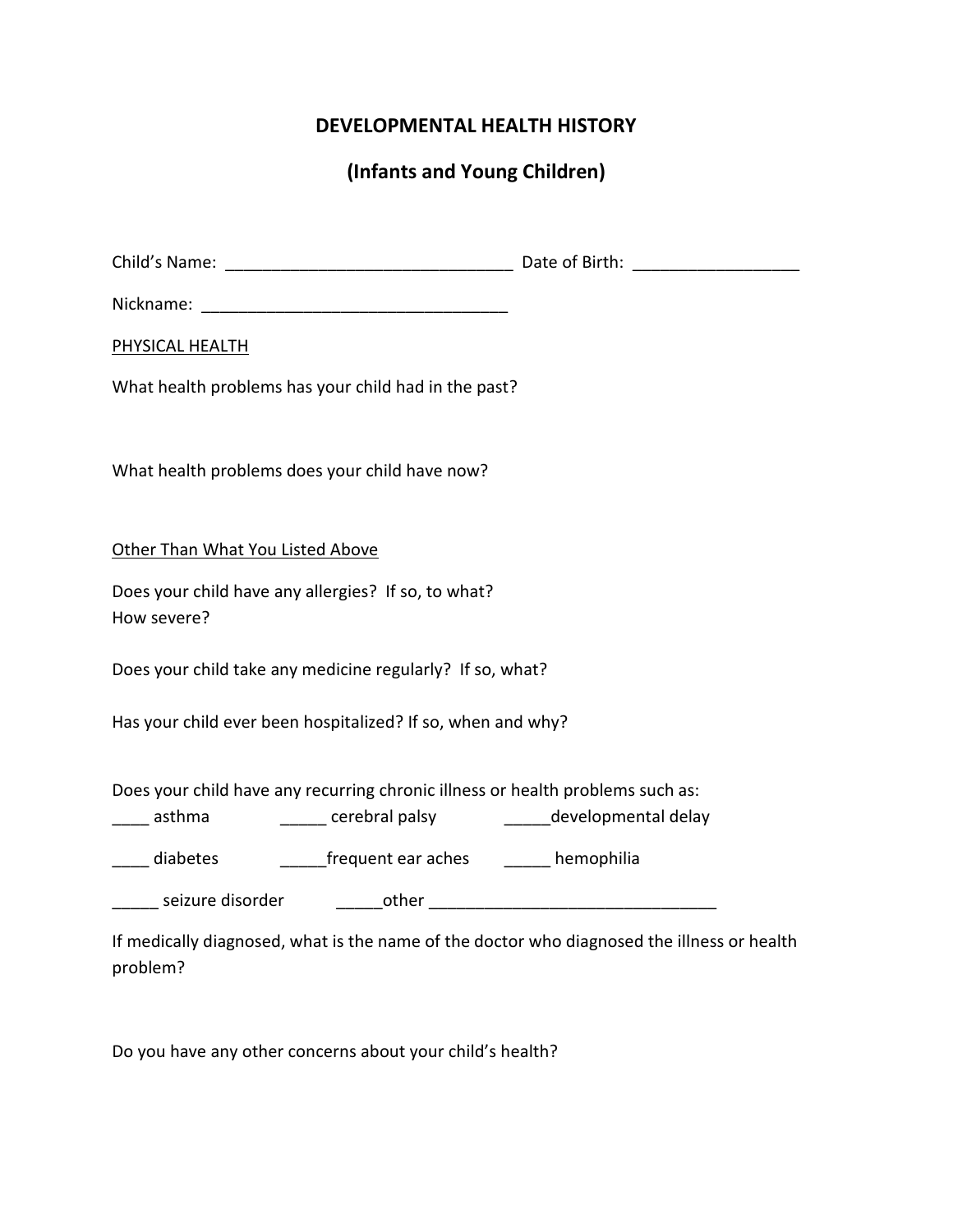## DEVELOPMENT (compared to other children this age)

Does your child have any problems with talking or making sounds? Please explain.

Does your child have any problems with walking, running or moving? Please explain.

Does your child have any problems seeing? Please explain.

Does your child have any problems hearing? Please explain.

Does your child have any problems using his or her hands (such as with puzzles, small building pieces)? Please explain.

## DAILY LIVING

What is your child's typical eating pattern?

Write N/A (non-applicable) if your child is too young for the following questions to apply. What foods does your child like? Dislike?

How well does your child use table utensils (cup, fork, spoon)?

How does your child indicate bathroom needs? Words for urination: Words for bowel movements: Special words for body parts:

What are your child's regular bladder and bowel patterns? Do you want us to follow a particular plan for toileting?

For toddlers, please describe use of diapers or toileting equipment (such as potty, toilet seat adaptor).

What are your child's regular sleeping patterns?

Awake at \_\_\_\_\_\_\_\_\_\_\_\_\_\_\_ Naps at \_\_\_\_\_\_\_\_\_\_\_\_\_ Goes to bed at \_\_\_\_\_\_\_\_\_\_\_